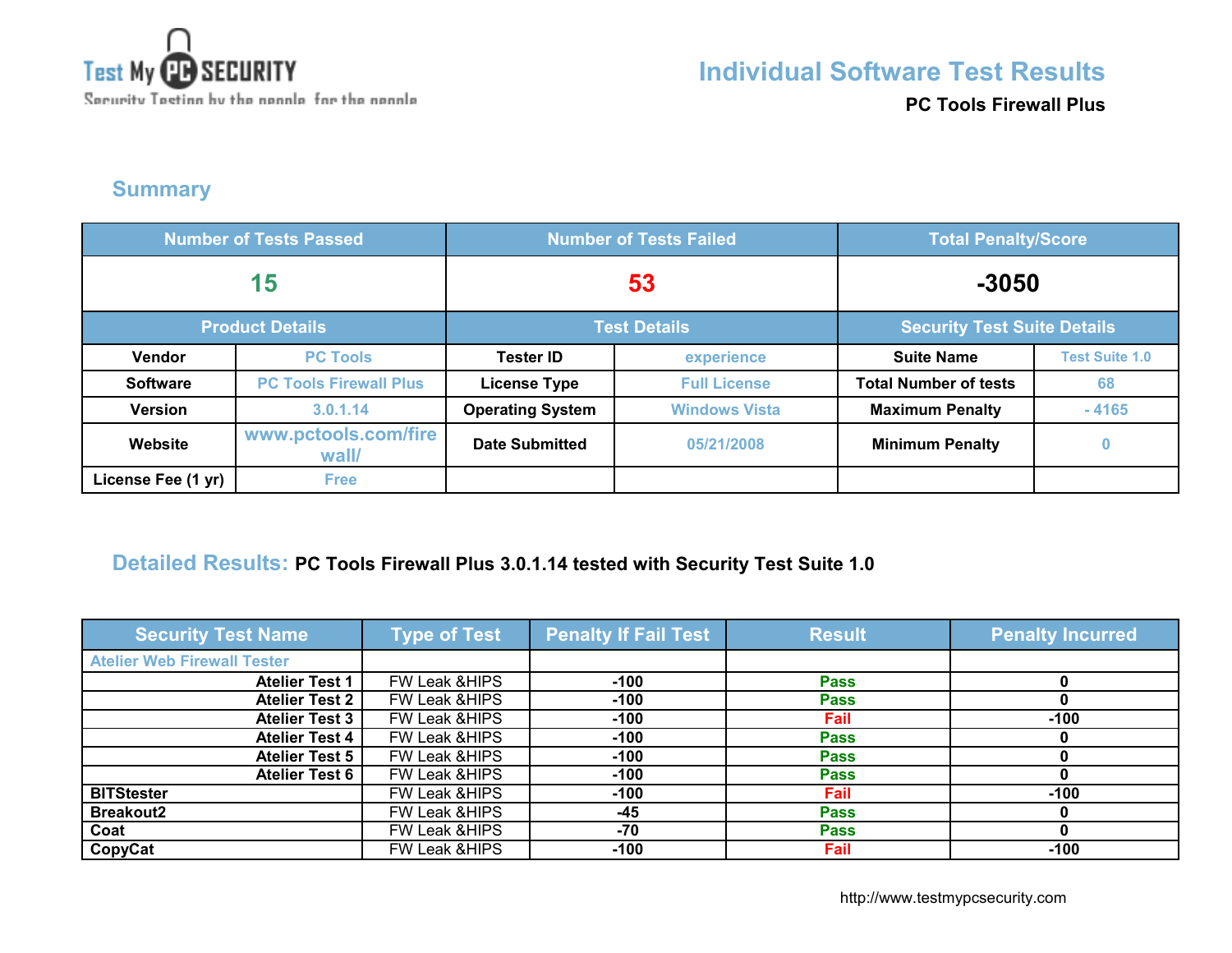

Security Tection by the neanle for the neanle

# **Individual Software Test Results**

### **PC Tools Firewall Plus**

| <b>Security Test Name</b> | <b>Type of Test</b>      | <b>Penalty If Fail Test</b> | <b>Result</b> | <b>Penalty Incurred</b> |
|---------------------------|--------------------------|-----------------------------|---------------|-------------------------|
| <b>CPIL Suite</b>         |                          |                             |               |                         |
| Test 1                    | <b>FW Leak &amp;HIPS</b> | $-100$                      | Fail          | $-100$                  |
| Test <sub>2</sub>         | <b>FW Leak &amp;HIPS</b> | $-100$                      | Fail          | $-100$                  |
| Test 3                    | FW Leak &HIPS            | $-100$                      | Fail          | $-100$                  |
| <b>Comodo ICMP</b>        |                          |                             |               |                         |
| <b>ICMP Test 1</b>        | <b>FW Leak Only</b>      | $-100$                      | Fail          | $-100$                  |
| <b>ICMP Test 2</b>        | <b>FW Leak Only</b>      | $-100$                      | Fail          | $-100$                  |
| <b>DNStest</b>            | <b>FW Leak Only</b>      | $-45$                       | Fail          | $-45$                   |
| <b>DNStester</b>          | <b>FW Leak Only</b>      | $-45$                       | Fail          | $-45$                   |
| <b>Delete Volume</b>      | <b>HIPS Only</b>         | $-45$                       | Fail          | $-45$                   |
| <b>FireHole</b>           | FW Leak &HIPS            | $-100$                      | <b>Pass</b>   | 0                       |
| <b>FPR</b>                |                          |                             |               |                         |
| and CPIL Test 1           | FW Leak &HIPS            | $-100$                      | Fail          | $-100$                  |
| and CPIL Test 2           | FW Leak &HIPS            | $-100$                      | Fail          | $-100$                  |
| and CPIL Test 3           | FW Leak &HIPS            | $-100$                      | Fail          | $-100$                  |
| and Wallbreaker Test 1    | <b>FW Leak &amp;HIPS</b> | $-25$                       | Fail          | $-25$                   |
| and Wallbreaker Test 2    | FW Leak &HIPS            | $-25$                       | <b>Pass</b>   | $\overline{\mathbf{0}}$ |
| and Wallbreaker Test 3    | FW Leak &HIPS            | $-25$                       | Fail          | $-25$                   |
| and Wallbreaker Test 4    | <b>FW Leak &amp;HIPS</b> | $-25$                       | Fail          | $-25$                   |
| and PCFlank               | FW Leak &HIPS            | $-100$                      | Fail          | $-100$                  |
| <b>Ghost</b>              | FW Leak &HIPS            | $-50$                       | <b>Pass</b>   | $\mathbf 0$             |
| Jumper                    | <b>FW Leak &amp;HIPS</b> | $-100$                      | <b>Pass</b>   | $\overline{\mathbf{0}}$ |
| <b>Keylogtest</b>         | <b>HIPS Only</b>         | $-100$                      | Fail          | $-100$                  |
| <b>KiLL</b>               | <b>HIPS Only</b>         | $-45$                       | Fail          | $-45$                   |
| LeakTest v 1.2            | FW Leak Only             | $-100$                      | Fail          | $-100$                  |
| <b>Osfwbypass</b>         | FW Leak &HIPS            | $-100$                      | Fail          | $-100$                  |
| <b>PCFlank</b>            | <b>FW Leak &amp;HIPS</b> | $-100$                      | Fail          | $-100$                  |
| <b>Runner</b>             | FW Leak &HIPS            | $-100$                      | Fail          | $-100$                  |
| <b>Spycar Suite</b>       |                          |                             |               |                         |
| <b>HKCU Run.exe</b>       | <b>HIPS Only</b>         | $-10$                       | Fail          | $-10$                   |
| <b>HKCU RunOnce.exe</b>   | <b>HIPS Only</b>         | $-10$                       | Fail          | $-10$                   |
| HKCU_RunOnceEx.exe        | <b>HIPS Only</b>         | $-10$                       | Fail          | $-10$                   |
| HKLM_Run.exe              | <b>HIPS Only</b>         | $-10$                       | Fail          | $-10$                   |
| <b>HKLM RunOnce.exe</b>   | <b>HIPS Only</b>         | $-10$                       | Fail          | $-10$                   |
| <b>HKLM RunOnceEx.exe</b> | <b>HIPS Only</b>         | $-10$                       | Fail          | $-10$                   |
| IE-HomepageLock.exe       | <b>HIPS Only</b>         | $-10$                       | Fail          | $-10$                   |
| IE-KillAdvancedTab.exe    | <b>HIPS Only</b>         | $-10$                       | Fail          | $-10$                   |